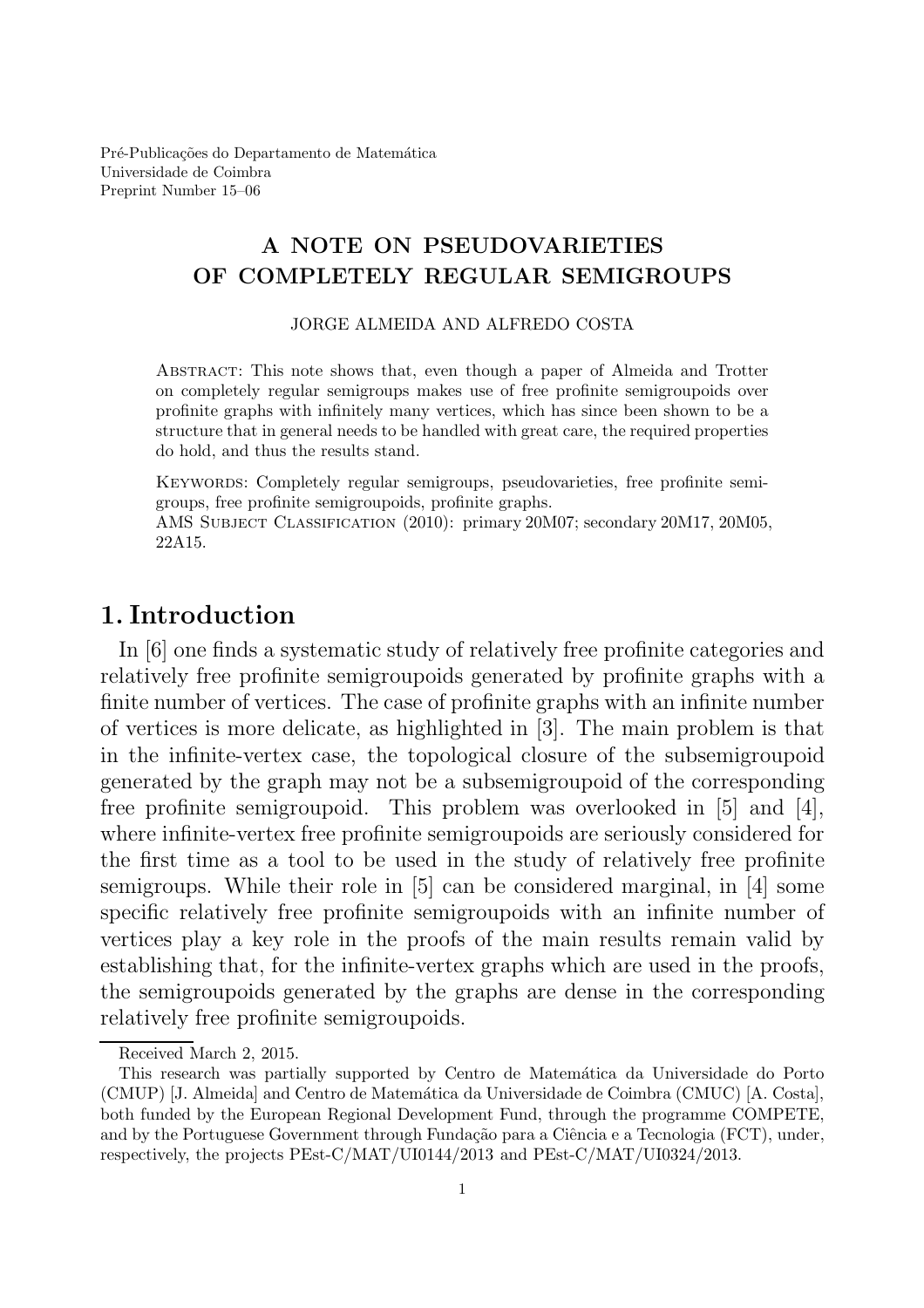# 2. The free profinite semigroupoid generated by  $\partial_X P$

For general background on pseudovarieties of semigroups and of semigroupoids, and on their relatively free profinite structures, see [2, 1, 8]. We also adopt the notation of [4], which we recall here for the reader's benefit. Let A be a finite alphabet and let  $V$  be a pseudovariety of semigroups. The free pro-V semigroup generated by A is denoted by  $\overline{\Omega}_A V$ , and the subsemigroup of  $\overline{\Omega}_A V$  generated by A is denoted by  $\Omega_A V$ . Suppose that V contains the pseudovariety Sl of finite semilattices. This hypothesis enables us to consider the *content*, which is a continuous homomorphism c from  $\overline{\Omega}_A$ V to the union-semilattice of subsets of A that maps each letter  $a \in A$  to the singleton set  $\{a\}$ . The content function extends to  $(\overline{\Omega}_A V)^1$  by letting  $c(1) = \emptyset$ . Suppose also that  $\overline{\Omega}_A V$  has 0,  $\overline{0}$ , 1,  $\overline{1}$  functions, which means that, for every  $w \in \overline{\Omega}_A V$ , there are factorizations  $w = w_0 a w' = w'' b w_1$  in  $(\overline{\Omega}_A V)^1$  such that  $a, b \in A$  and

$$
c(w) = c(w_0) \oplus \{a\} = \{b\} \oplus c(w_1),
$$

where the factors  $w_0, a, b, w_1$  are unique. We put  $0(w) := w_0, 1(w) := w_1$ ,  $\overline{0}(w) := a$ , and  $\overline{1}(w) := b$ . Note that the functions 0,  $\overline{0}$ , 1,  $\overline{1}$  are continuous.

Let X be a subset of A with at least two elements. Consider a subset  $P$ of  $\overline{\Omega}_A$ V such that  $c(u) \subseteq X$  for every  $u \in P$ . We define a graph<sup>\*</sup>  $\partial_X P$  on the set of all factors  $v \in (\overline{\Omega}_A V)^1$  of elements of P such that  $|X \setminus c(v)| \in \{1,2\}$ . The vertices are those v such that  $|X \setminus c(v)| = 2$  and the edges are the remaining elements of  $\partial_X P$ . The adjacency functions are  $\alpha = 0$  and  $\omega = 1$ , where, in a graph, we respectively denote by  $\alpha(u)$  and  $\omega(u)$  the source and the target of an edge u. This definition of  $\partial x P$  is taken from [4, Subsection 3.1], where the necessary hypothesis that the content of all elements of  $P$  is contained in  $X$  is not made explicit, but is implicitly used.

Profinite graphs are defined in [4] as being the inverse limits of finite graphs, in the category of topological graphs, with finite graphs having the discrete topology. It is folklore that the profinite graphs are precisely the topological graphs whose topology is a Boolean space (a proof can be found in [9].) It follows immediately from this characterization that the graph  $\partial_X P$  is profinite if P is a closed subset of  $\overline{\Omega}_A V$ , which happens in particular when  $P = \overline{\Omega}_X V$ , the case considered in the main results of [4].

Let W be a pseudovariety of finite semigroupoids. We adopt the definition from [3] of a pro-W semigroupoid as being a compact semigroupoid which

<sup>∗</sup>Throughout this paper, by graph we mean a directed graph.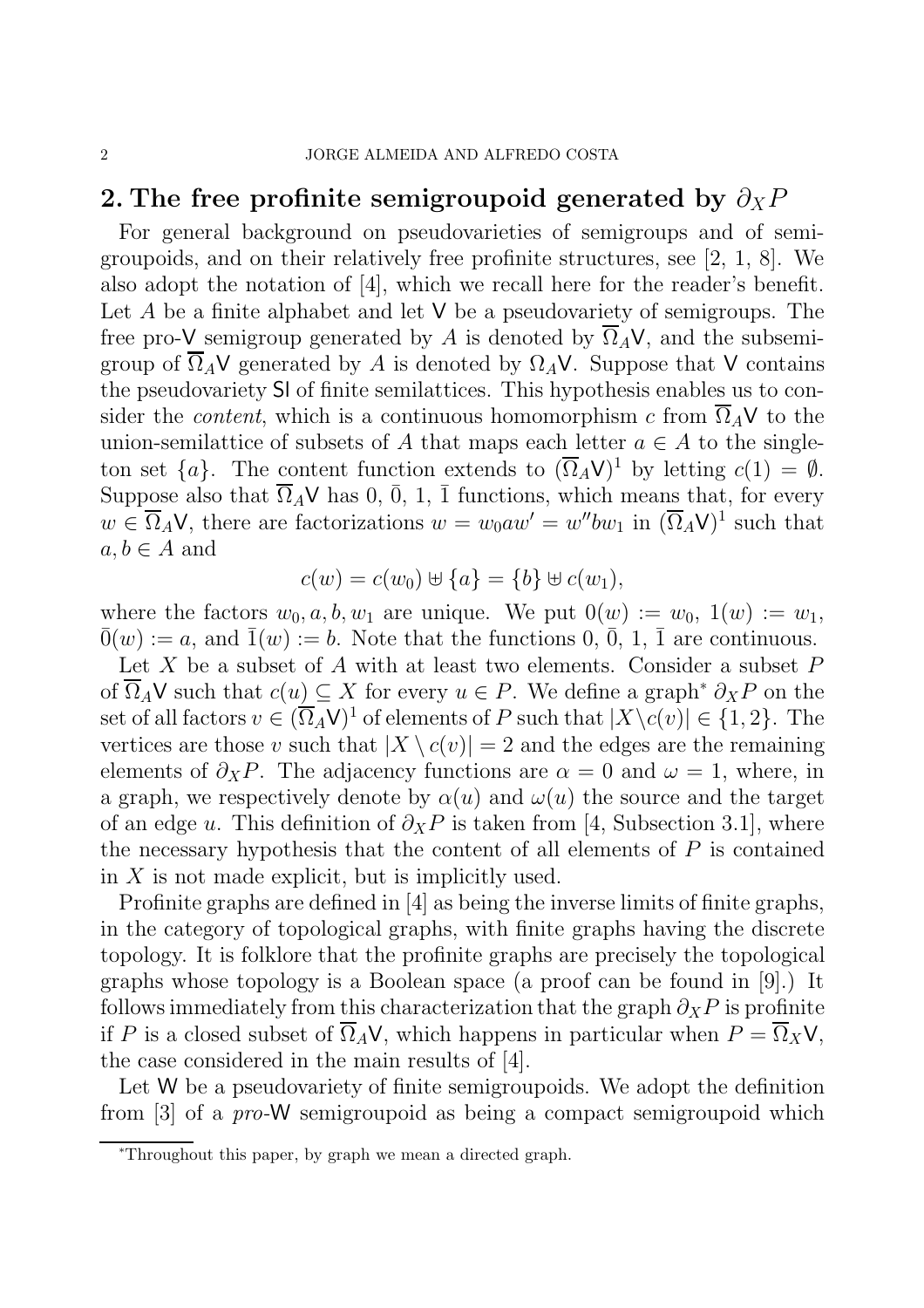is residually in W in the sense that, for every pair  $u, v$  of distinct elements of S, there is a continuous semigroupoid homomorphism  $\varphi: S \to F$  into a semigroupoid F of W satisfying  $\varphi(u) \neq \varphi(v)$ . For the case where W is the pseudovariety Sd of all finite semigroupoids, one uses "*profinite*" as a synonym of "pro-W". We remark that there is an unpublished example due to G. Bergman (mentioned in [7]) of an infinite-vertex semigroupoid which is profinite according to this definition, but which is not an inverse limit of finite semigroupoids.

Let  $\Gamma$  be a profinite graph and let W be a pseudovariety of semigroupoids. The free pro-W semigroupoid generated by Γ, denoted  $\overline{\Omega}_{\Gamma}$ W, is a pro-W semigroupoid, together with a continuous graph homomorphism  $\iota \colon \Gamma \to \overline{\Omega}_{\Gamma} \mathsf{W}$ , with the following property: for every continuous graph homomorphism  $\varphi: \Gamma \to F$  into a semigroupoid of W, there is a unique continuous semigroupoid homomorphism  $\hat{\varphi}$ :  $\overline{\Omega}_{\Gamma} \mathsf{W} \to F$  such that  $\hat{\varphi} \circ \iota = \varphi$ . It is easy to show that this semigroupoid is indeed unique, up to isomorphism of compact semigroupoids, and a proof of its existence is made in [3] by a reduction to the finite-vertex case treated in [6]. Moreover, if W contains nontrivial semigroups, we may assume (as we do from hereon) that  $\iota$  is the inclusion mapping [3]. The subsemigroupoid of  $\overline{\Omega}_{\Gamma}$ W generated by  $\iota(\Gamma)$  is denoted by  $\Omega_{\Gamma}$ W. If Γ has a finite number of vertices then  $\Omega_{\Gamma}$ W is dense in  $\overline{\Omega}_{\Gamma}$ W [6]. However, in general, that property fails, and it is only by iterating transfinitely algebraic and topological closures that one reachs the profinite semigroupoid  $\overline{\Omega}_\Gamma W$  [3].

As remarked in [6], if  $\Gamma$  is a finite graph, then  $\overline{\Omega}_{\Gamma}$ W is metrizable. The following is a generalization of this fact, which will be used later on.

### **Proposition 2.1.** Let  $\Gamma$  be a profinite graph and let W be a pseudovariety of semigroupoids. If  $\Gamma$  is metrizable, then so is  $\overline{\Omega}_{\Gamma}$ W.

For the proof of Proposition 2.1 one uses the next folklore result, for which we do not have a direct reference. However, a proof is implicit in the proof of [10, Corollary 1.1.13] (there the reference is made to profinite second countable spaces, but by Urysohn's metrization theorem [11, Theorem 23.1], a profinite space is second countable if and only if it is metrizable.) In the statement we use the notation in [10, Chapter I] for inverse systems.

**Proposition 2.2.** Let the topological space  $X$  be the inverse limit of an inverse system  $\{X_i, \varphi_{ij}, I\}$  of finite discrete spaces. Then X is metrizable if and only if for some countable totally ordered subset J of I (with order type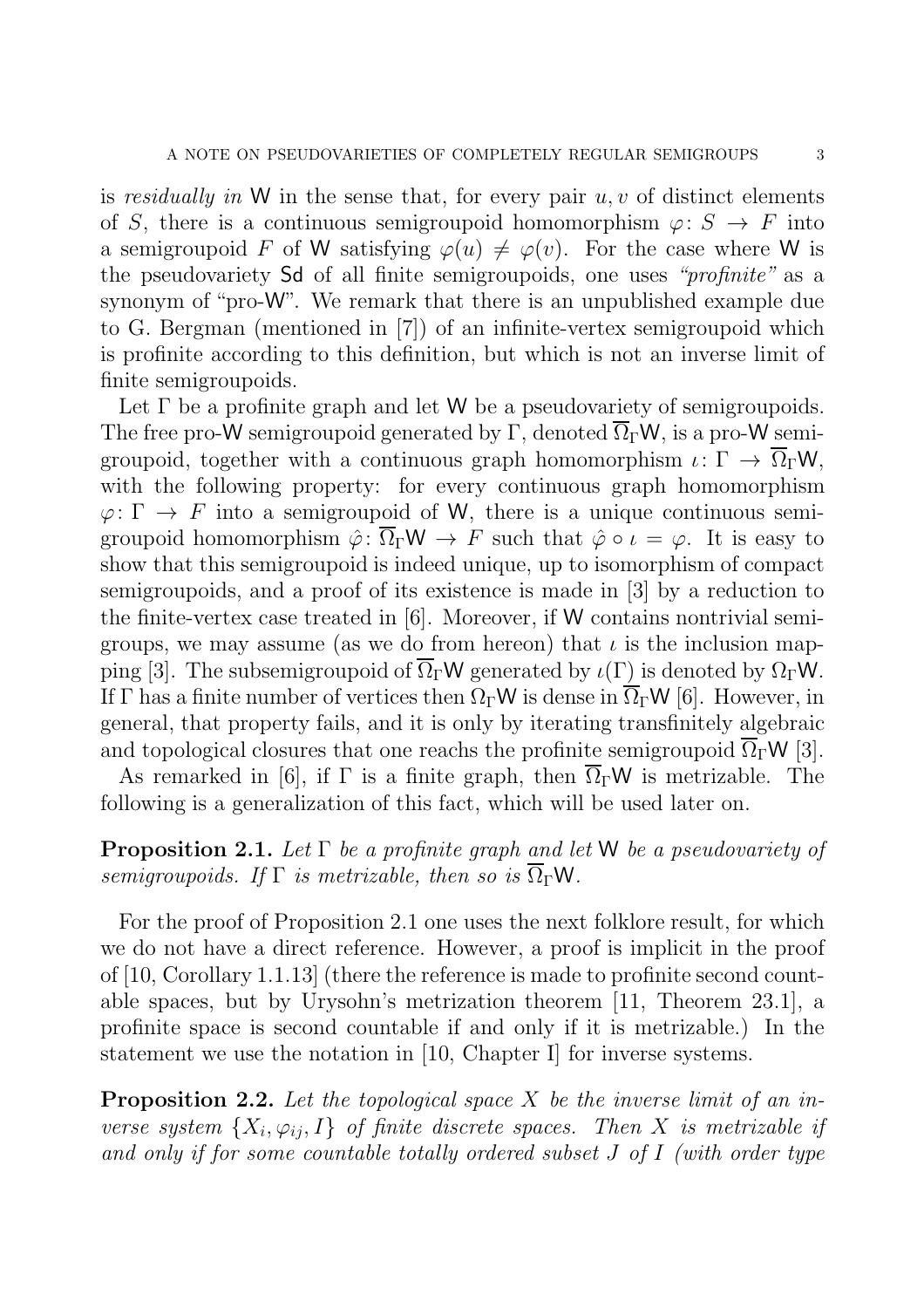equal to that of  $\omega$ ) the space X is the inverse limit of the restricted inverse system  $\{X_i, \varphi_{ij}, J\}$ .

*Proof of Proposition 2.1*: By Proposition 2.2, the profinite graph  $\Gamma$  is, in the category of profinite graphs, an inverse limit  $\varprojlim_{n\geq 1} \Gamma_n$  for some inverse sequence of finite graphs  $\Gamma_n$ . By the construction of  $\overline{\Omega}_\Gamma \mathsf{W}$  given in [3], the semigroupoid  $\overline{\Omega}_{\Gamma}$ W embeds as a closed subsemigroupoid of  $\varprojlim_{n\geq 1} \overline{\Omega}_{\Gamma_n}$ W. Since  $\Gamma_n$  is finite, the profinite semigroupoid  $\overline{\Omega}_{\Gamma_n}$ W is metrizable. As the inverse limit of a sequence of metrizable spaces is metrizable (cf. [11, Theorem 22.3]), it follows that  $\underline{\lim}_{n\geq 1} \overline{\Omega}_{\Gamma_n} W$  and  $\overline{\Omega}_{\Gamma} W$  are metrizable.

**Corollary 2.3.** The profinite semigroupoid  $\overline{\Omega}_{\partial x}$ <sub> $\overline{\Omega}_A$ </sub>W is metrizable, for every finite alphabet A and every subset  $X$  of A with at least two elements.

*Proof*: Since A is finite,  $\overline{\Omega}_A$ V is metrizable, and therefore so is  $\partial_X \overline{\Omega}_A$ V.

The relatively free profinite semigroupoids which intervene in the main results in [4] are of the form  $\overline{\Omega}_{\partial_X \overline{\Omega}_A}$  W. We remark that in (the applications of) Theorem 2.5 of [4], the graph  $\partial_X \Omega_A V$  is identified with the graph  $\partial_X (A^+)$ and the subsemigroupoid  $\langle \partial_X \Omega_A V \rangle$  of  $\overline{\Omega}_{\partial_X \overline{\Omega}_A}$  W generated by  $\partial_X \Omega_A V$  is identified with the free semigroupoid  $(\partial_X(\tilde{A}^+))^+$ . These identifications hold in many cases, namely when V and W contain all finite nilpotent semigroups: we then have  $\Omega_A V \cong A^+$  and  $\Omega_{\Gamma} W \cong \Gamma^+$  (cf. [3, Theorem 3.16].) But, for example, denoting by Ab the pseudovariety of finite Abelian groups, we know that  $\Omega_A$ Ab is not isomorphic to  $A^+$ . To fix this problem it suffices to replace  $\partial_X(A^+)$  by  $\partial_X\Omega_A\mathsf{V}$  and  $(\partial_X(A^+))^+$  by  $\langle \partial_X\Omega_A\mathsf{V} \rangle$  when appropriate in [4].

Another problem in [4] that needs to be fixed stems from the fact that in the proof of Theorem 2.5 in [4] it is assumed that the subsemigroupoid of  $\overline{\Omega}_{\partial x \overline{\Omega}_A}$  W generated by  $\partial_X \Omega_A V \subseteq \partial_X \overline{\Omega}_A V$  is dense in  $\overline{\Omega}_{\partial x \overline{\Omega}_A}$  W. As already mentioned, after the publication of [4], examples of profinite graphs  $\Gamma$  such that  $\Omega_{\Gamma}$ W is not dense in  $\Omega_{\Gamma}$ W were given in [3]. Therefore, one needs to verify if the denseness assumption made in the proof of Theorem 2.5 in [4] really holds. In the next proposition, we show that it does hold when V is a pseudovariety of semigroups such that  $\mathsf{S} \subset \mathsf{V} \subset \mathsf{CR}$ , where  $\mathsf{CR}$  denotes the pseudovariety of completely regular semigroups, and such that  $\overline{\Omega}_A V$  has 0,  $\overline{0}$ , 1,  $\overline{1}$  functions for every finite set A. This suffices to guarantee the main results in Sections 3 to 6 of [4], all about pseudovarieties satisfying these conditions.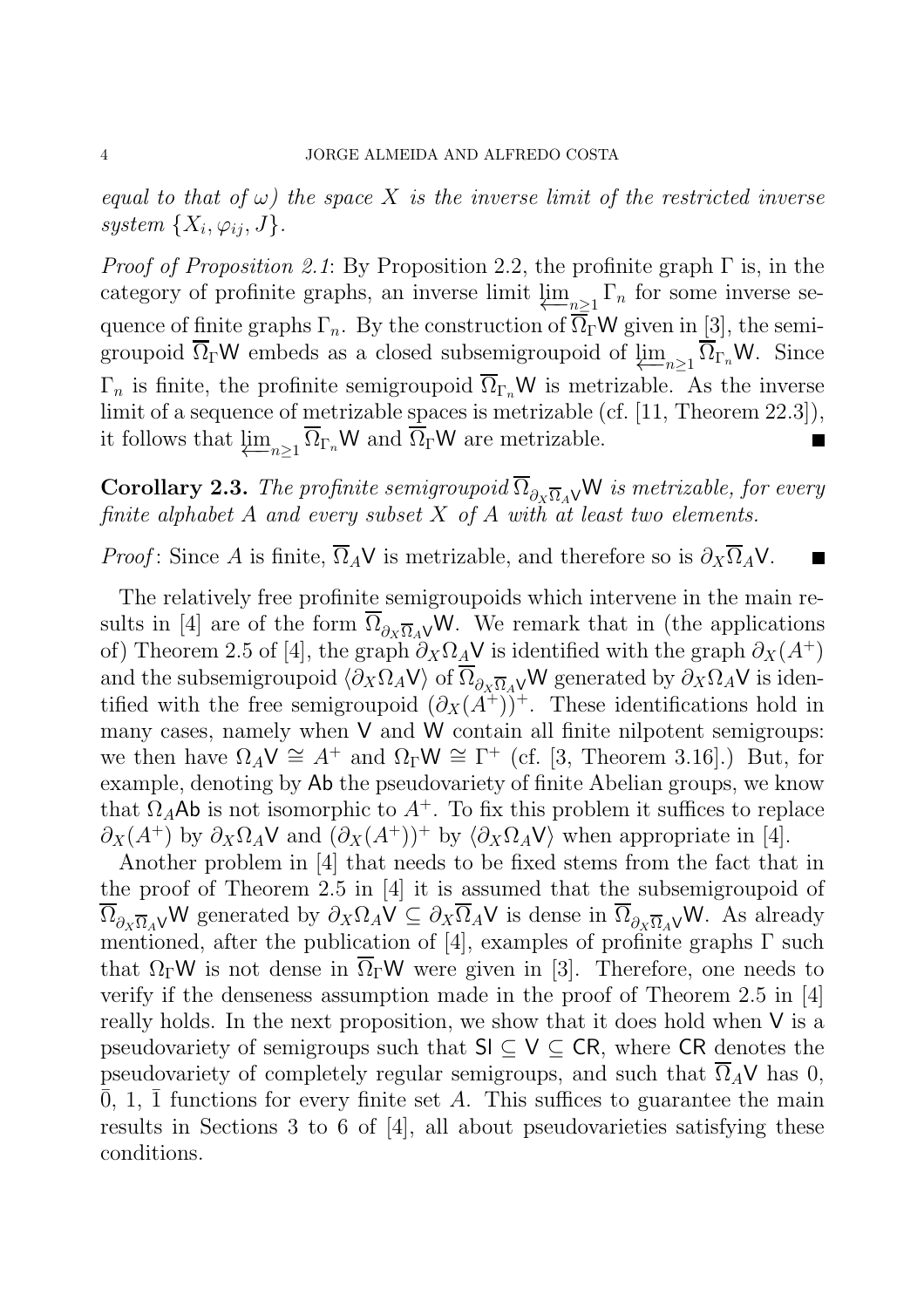**Theorem 2.4.** Let V be a pseudovariety of semigroups such that  $\mathsf{SI} \subseteq \mathsf{V} \subseteq \mathsf{S}$ CR and let W be any pseudovariety of semigroupoids containing some nontrivial semigroup. Let A be a finite alphabet, and let X be a subset of A with at least two elements. Suppose that  $\overline{\Omega}_A \vee$  has 0,  $\overline{0}$ , 1,  $\overline{1}$  functions. Then the subsemigroupoid  $\langle \partial_X \Omega_A V \rangle$  of  $\overline{\Omega}_{\partial_X \overline{\Omega}_A}$  W is dense. In particular,  $\Omega_{\partial_X \overline{\Omega}_A}$  W is dense in  $\overline{\Omega}_{\partial y \overline{\Omega} A}$ W.

*Proof*: To avoid confusion between the multiplication in  $\overline{\Omega}_A$ V and the edge multiplication in  $\overline{\Omega}_{\partial x \overline{\Omega}_4} \vee W$ , we denote the multiplication of two composable elements  $e, f$  of  $\overline{\Omega}_{\partial x \overline{\Omega}_A}$  W by  $e \circ f$ .

Note that  $\partial_X \overline{\Omega}_A V = \overline{\partial_X \Omega_A V}$ , so that, in particular,  $\overline{\langle \partial_X \Omega_A V \rangle}$  contains  $\partial_X \overline{\Omega}_A$ V. Therefore, since  $\overline{\Omega}_{\partial_X \overline{\Omega}_A}$  W is the unique closed subsemigroupoid of  $\overline{\Omega}_{\partial_{X}\overline{\Omega}_{A}\vee}W$  containing  $\partial_{X}\overline{\Omega}_{A}\vee$ , to show that  $\langle \partial_{X}\Omega_{A}\vee \rangle$  is dense in  $\overline{\Omega}_{\partial_{X}\overline{\Omega}_{A}\vee}W$  it suffices to show that  $\overline{\langle \partial_X \Omega_A V \rangle}$  is a subsemigroupoid of  $\overline{\Omega}_{\partial_X \overline{\Omega}_A} V$ W.

Thanks to Corollary 2.3, what we want to show translates into proving that if two edges e and f of  $\overline{\Omega}_{\partial x} \overline{\Omega}_A \vee W$  are limits of sequences  $(e_n)_n$  and  $(f_n)_n$  of elements of  $\langle \partial_X \Omega_A V \rangle$  such that  $e \circ f$  is defined, then  $e \circ f$  is also the limit of a sequence of elements of  $\langle \partial_X \Omega_A V \rangle$ . This property is established if one shows that it is possible to replace each  $f_n$  by another element  $f_n$  of  $\langle \partial_X \Omega_A V \rangle$ such that  $e_n \circ \tilde{f}_n$  is defined and  $(\tilde{f}_n)_n$  converges to f. The claim follows by continuity of edge multiplication in  $\overline{\Omega}_{\partial_x \overline{\Omega}_A}$  W. Actually, the replacement needs only to be done on a subsequence, so we may take subsequences of  $(e_n)_n$  and  $(f_n)_n$  as convenient.

The only relevant part of e is its end vertex u. We denote by  $u_n$  the end vertex of  $e_n$  and by  $u'_n$ h, the beginning vertex of  $f_n$ . We then have  $\lim u_n =$  $u = \lim u'_i$  $n'_{n}$ . Since the content function is continuous, by taking subsequences we may assume that  $c(u_n) = c(u) = c(u'_n)$  $n'$  for every n. Since  $f_n \in \langle \partial_X \Omega_A \mathsf{V} \rangle$ , there is a factorization  $f_n = s_n \circ t_n$  such that  $s_n \in \partial_X \Omega_A \vee \partial_X \Omega_A \vee \partial_X \Omega_A$  ${I_n}$ , where  $I_n$  denotes an adjoined local identity. Again taking subsequences, we may assume that  $(s_n)_n$  converges to s and  $(t_n)_n$  converges to t (where t may be an adjoined local identity  $I$ .) Note that, by continuity of  $\circ$ , we have  $f = s \circ t$ . Consider factorizations of the form

$$
s_n = 0(s_n)\overline{0}(s_n)x_n = y_n\overline{1}(s_n)1(s_n),
$$

with  $x_n, y_n \in (\overline{\Omega}_A \mathsf{V})^1$ . We have  $0(s_n) = \alpha(s_n) = u'_n$  and  $\omega(s_n) = 1(s_n) =$  $\alpha(t_n)$ . Once again by taking subsequences, we may suppose that  $(x_n)_n$  and  $(y_n)_n$  respectively converge to some elements x and y of  $(\overline{\Omega}_A V)^1$ . Consider